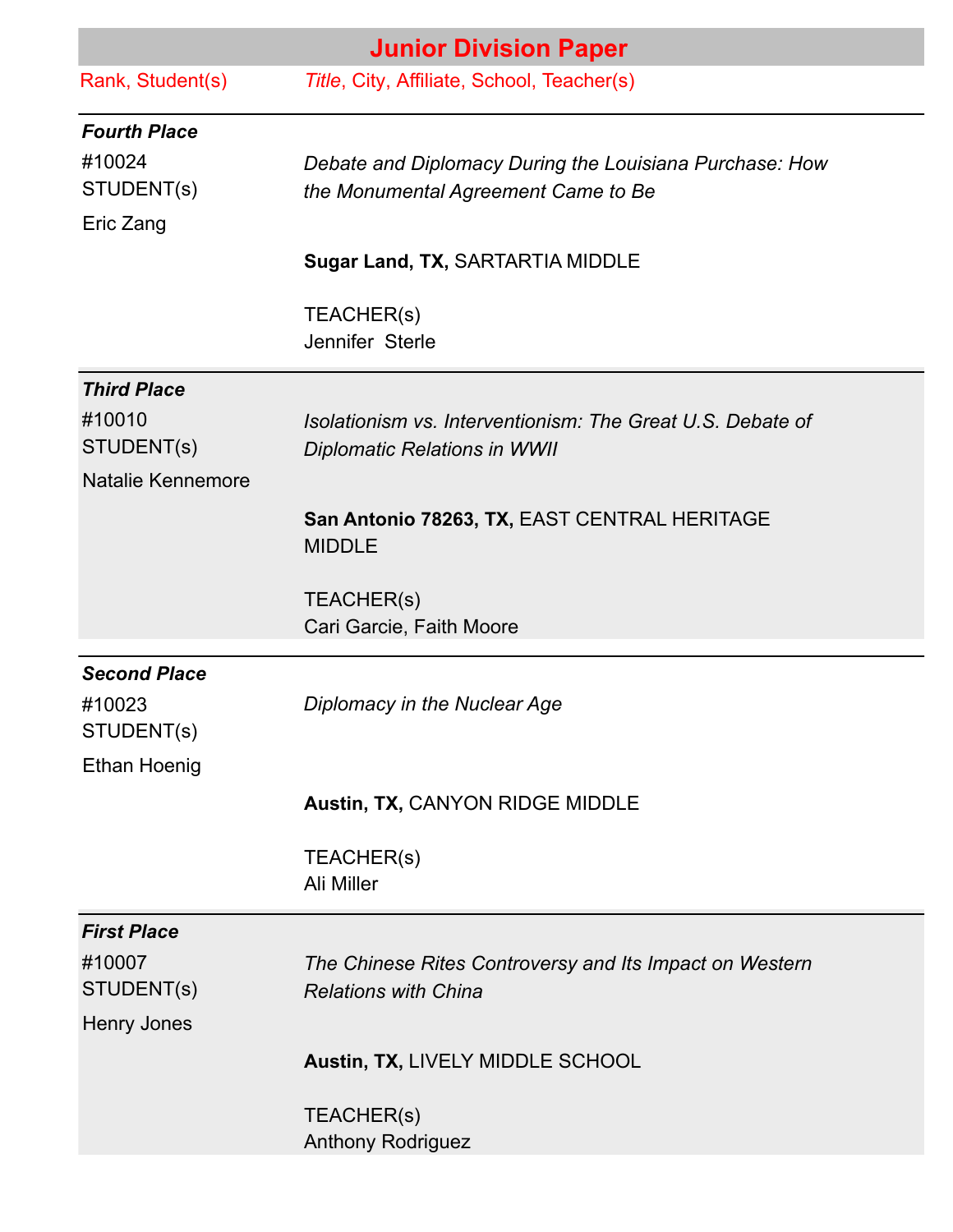|                                                                         | <b>Junior Division Individual Documentary</b>                                               |
|-------------------------------------------------------------------------|---------------------------------------------------------------------------------------------|
| Rank, Student(s)                                                        | Title, City, Affiliate, School, Teacher(s)                                                  |
| <b>Fourth Place</b><br>#11012<br>STUDENT(s)<br><b>Tony Sandoval Yax</b> | <i>i</i> Ya Basta! The Chicano Student Movement                                             |
|                                                                         | Fort Worth, TX, IUNIVERSITY PREP                                                            |
|                                                                         | TEACHER(s)<br><b>Chad Hannon</b>                                                            |
| <b>Third Place</b><br>#11019<br>STUDENT(s)<br>Pranavi Chatrathi         | Emanuel Celler: How his fight for immigration equality<br>changed the face of United States |
|                                                                         | <b>Frisco, TX, PIONEER HERITAGE MIDDLE</b>                                                  |
|                                                                         | TEACHER(s)<br><b>Taylor Davis</b>                                                           |
| <b>Second Place</b><br>#11021<br>STUDENT(s)<br>Ananya Sood              | Borders Divide, Waters Unite: The Indus Waters Treaty                                       |
|                                                                         | Baytown, TX, E F Green Junior School                                                        |
|                                                                         | TEACHER(s)<br>Joshua Anderson                                                               |
| <b>First Place</b><br>#11017<br>STUDENT(s)<br>David Fargier             | Diplomacy: The Key to Preventing Nuclear War                                                |
|                                                                         | Selma, TX, LEGACY MIDDLE                                                                    |
|                                                                         | TEACHER(s)<br>MariaLuisa Herrera                                                            |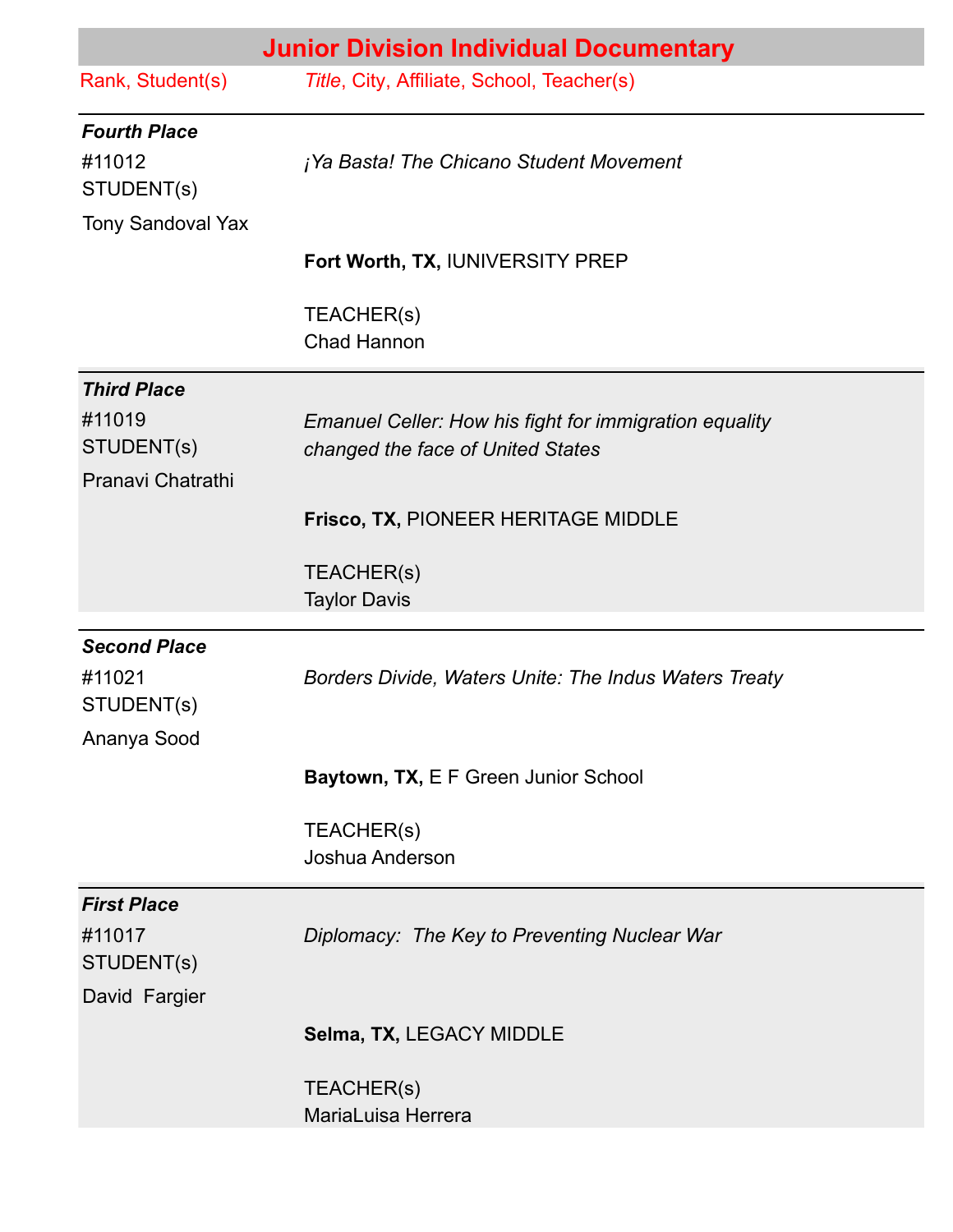| <b>Junior Division Group Documentary</b> |                                                    |
|------------------------------------------|----------------------------------------------------|
| Rank, Student(s)                         | Title, City, Affiliate, School, Teacher(s)         |
| <b>Fourth Place</b>                      |                                                    |
| #12017                                   | A History of Intolerance: The Navajo Code Talkers  |
| STUDENT(s)                               |                                                    |
| Molly O'Rourke                           |                                                    |
| Leslie Rutledge                          | El Paso, TX, WIGGS MIDDLE                          |
| Lucia Haugh                              | TEACHER(s)<br><b>Rubi Rivera</b>                   |
| <b>Frances Gunn</b>                      |                                                    |
| <b>Third Place</b>                       |                                                    |
| #12019                                   | Separated, but Never Truly Equal                   |
| STUDENT(s)                               |                                                    |
| Riley Bloom                              |                                                    |
| <b>Addie Ornelas</b>                     | Baytown, TX, E F Green Junior School               |
|                                          | TEACHER(s)                                         |
|                                          | <b>Courtney Rice</b>                               |
| <b>Second Place</b>                      |                                                    |
| #12005<br>STUDENT(s)                     | A Race to Ratification: The Road to the Perfect 36 |
| <b>Khyati Singh</b>                      |                                                    |
| <b>Tina Chen</b>                         | Baytown, TX, E F Green Junior School               |
|                                          | TEACHER(s)<br><b>Victoria Arnold</b>               |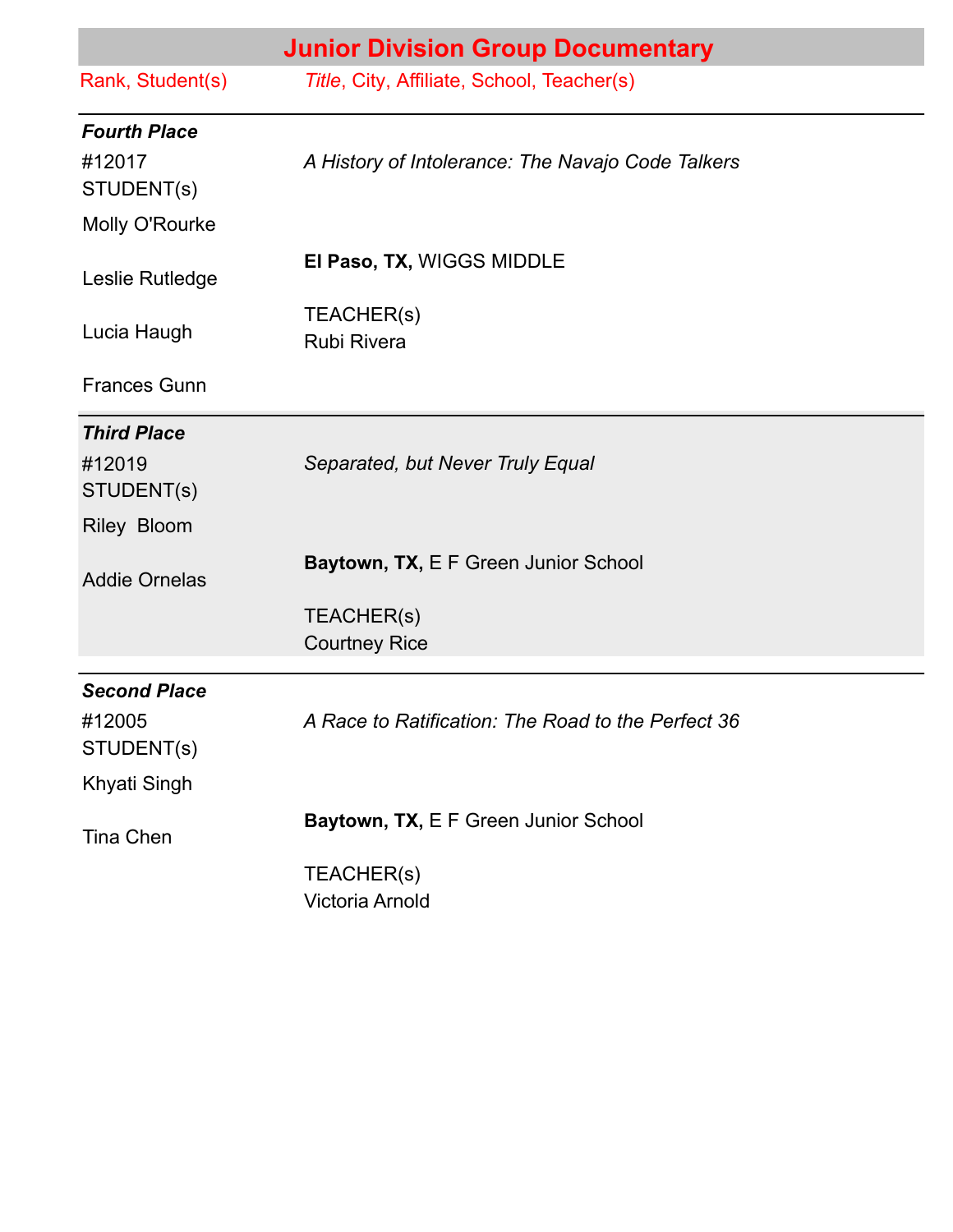|                             | <b>Junior Division Group Documentary</b>                                          |
|-----------------------------|-----------------------------------------------------------------------------------|
| Rank, Student(s)            | Title, City, Affiliate, School, Teacher(s)                                        |
| <b>First Place</b>          |                                                                                   |
| #12003<br>STUDENT(s)        | America's Secret: The Debate, Failure, and Consequences<br>of Japanese Internment |
| victoria<br>salazar-canales | Temple, TX, NORTH BELTON MIDDLE                                                   |
| Annie Brown                 | TEACHER(s)                                                                        |
| trijae bilbo                | <b>ELIZABETH HOWSON</b>                                                           |
| <b>Isabelle Howson</b>      |                                                                                   |
| Iydia droege                |                                                                                   |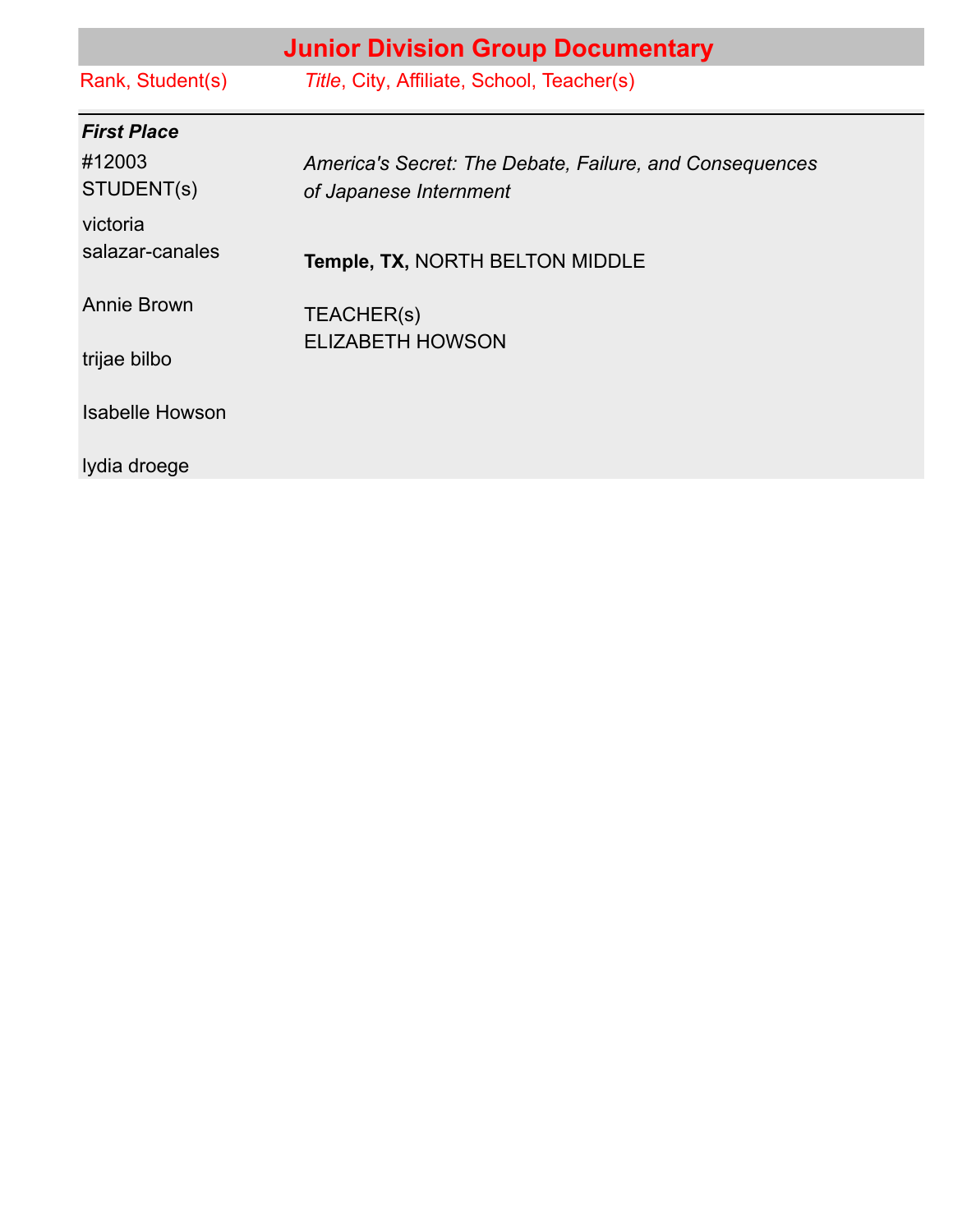| <b>Junior Division Individual Performance</b>                         |                                                                                                                                                                                    |
|-----------------------------------------------------------------------|------------------------------------------------------------------------------------------------------------------------------------------------------------------------------------|
| Rank, Student(s)                                                      | Title, City, Affiliate, School, Teacher(s)                                                                                                                                         |
| <b>Fourth Place</b><br>#13010<br>STUDENT(s)<br>Eva Rami               | Angela Davis: A Representative of Herself                                                                                                                                          |
|                                                                       | Sugar Land, TX, SARTARTIA MIDDLE                                                                                                                                                   |
|                                                                       | TEACHER(s)<br><b>Ryan Cranston</b>                                                                                                                                                 |
| <b>Third Place</b>                                                    |                                                                                                                                                                                    |
| #13008<br>STUDENT(s)<br><b>Christian Garcia</b>                       | How the debate of the Berlin Conference of 1885 affected<br>Africa diplomatically by changing; culture, languages,<br>borders, and languages of Africa throughout 1885 till today. |
|                                                                       | El Paso, TX, St Patrick Cathedral School                                                                                                                                           |
|                                                                       | TEACHER(s)<br>Juan Sarmiento, Marina Sigala                                                                                                                                        |
| <b>Second Place</b><br>#13004<br>STUDENT(s)<br><b>Ka'Sean Francis</b> | The Coming of My People - The Civil Rights Act of 1964                                                                                                                             |
|                                                                       | Houston, TX, Stovall Middle School                                                                                                                                                 |
|                                                                       | TEACHER(s)<br><b>Will Dewey</b>                                                                                                                                                    |
| <b>First Place</b><br>#13002<br>STUDENT(s)<br>Kathit Kadakia          | Debate and Diplomacy: President Nixon's Trip to China                                                                                                                              |
|                                                                       | Richmond, TX, MACARIO GARCIA MIDDLE                                                                                                                                                |
|                                                                       | TEACHER(s)<br><b>Teresa Clinkscales</b>                                                                                                                                            |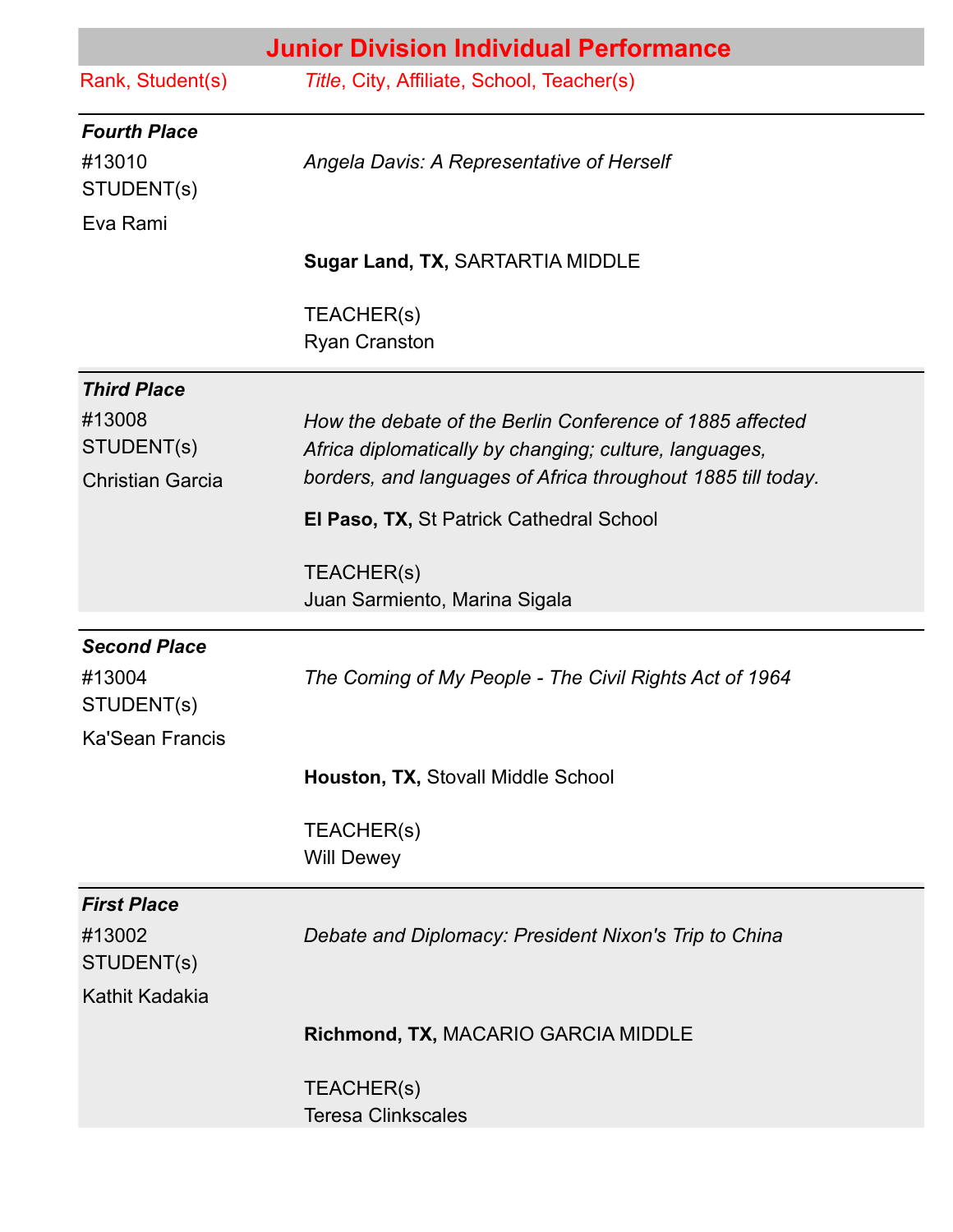|                                       | <b>Junior Division Group Performance</b>                                                                                                                              |
|---------------------------------------|-----------------------------------------------------------------------------------------------------------------------------------------------------------------------|
| Rank, Student(s)                      | Title, City, Affiliate, School, Teacher(s)                                                                                                                            |
| <b>Fourth Place</b>                   |                                                                                                                                                                       |
| #14004<br>STUDENT(s)<br>Olivia Chavez | How the formation of the National Women's Party in 1916 led<br>to diplomacy through the ratification of the 19th Amendment<br>in 1920 through the work of Alice Paul. |
| Esmeralda Barba                       | El Paso, TX, St Patrick Cathedral School                                                                                                                              |
|                                       | TEACHER(s)<br>Juan Sarmiento, Marina Sigala                                                                                                                           |
| <b>Third Place</b>                    |                                                                                                                                                                       |
| #14008<br>STUDENT(s)                  | It Lies in the Desert: Tragedy at Porvenir                                                                                                                            |
| <b>Annaliese West</b>                 |                                                                                                                                                                       |
| <b>Sadie Carter</b>                   | Marathon, TX, MARATHON INDEPENDENT SCHOOL DIST                                                                                                                        |
| Izabella Briones                      | TEACHER(s)<br><b>John Newton</b>                                                                                                                                      |
| <b>Second Place</b>                   |                                                                                                                                                                       |
| #14011<br>STUDENT(s)                  | <b>Cuban Missile Crisis</b>                                                                                                                                           |
| <b>Connor McFarland</b>               |                                                                                                                                                                       |
| <b>Luke Sachs</b>                     | Katy, TX, WOODCREEK J H                                                                                                                                               |
| Peyton Noto                           | TEACHER(s)<br>Katina Robalino                                                                                                                                         |
| Jesus Maldonado                       |                                                                                                                                                                       |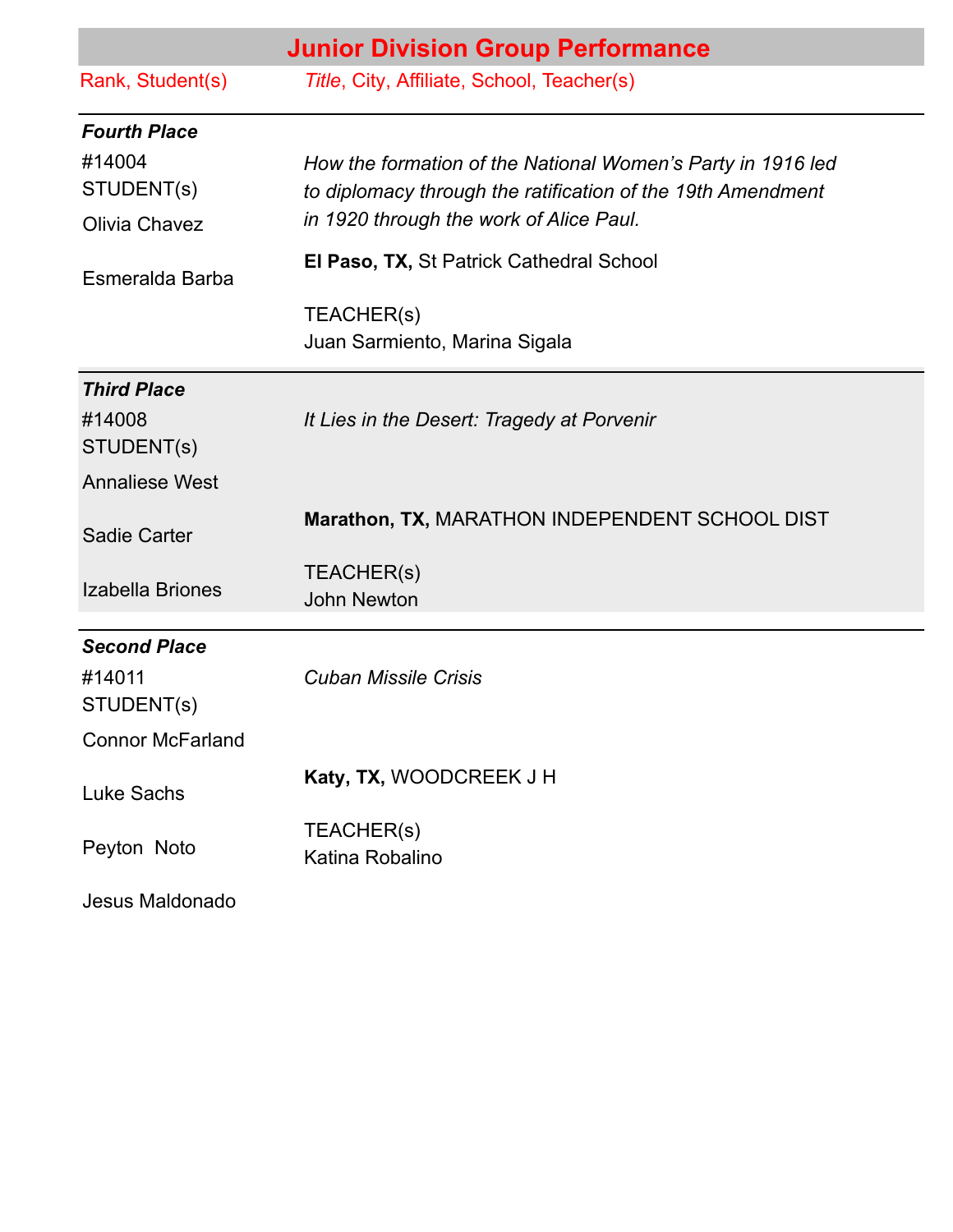| <b>Junior Division Group Performance</b> |                                            |
|------------------------------------------|--------------------------------------------|
| Rank, Student(s)                         | Title, City, Affiliate, School, Teacher(s) |
| <b>First Place</b>                       |                                            |
| #14012<br>STUDENT(s)                     | Treaty of New Echota: Reaping the Sewn     |
| Aayush Appan                             |                                            |
| Kaitlyn Fan                              | Plano, TX, C M RICE MIDDLE                 |
| Josephina Qiu                            | TEACHER(s)<br>Adam Dyer                    |
| Eric Wang                                |                                            |
| Eric Qian                                |                                            |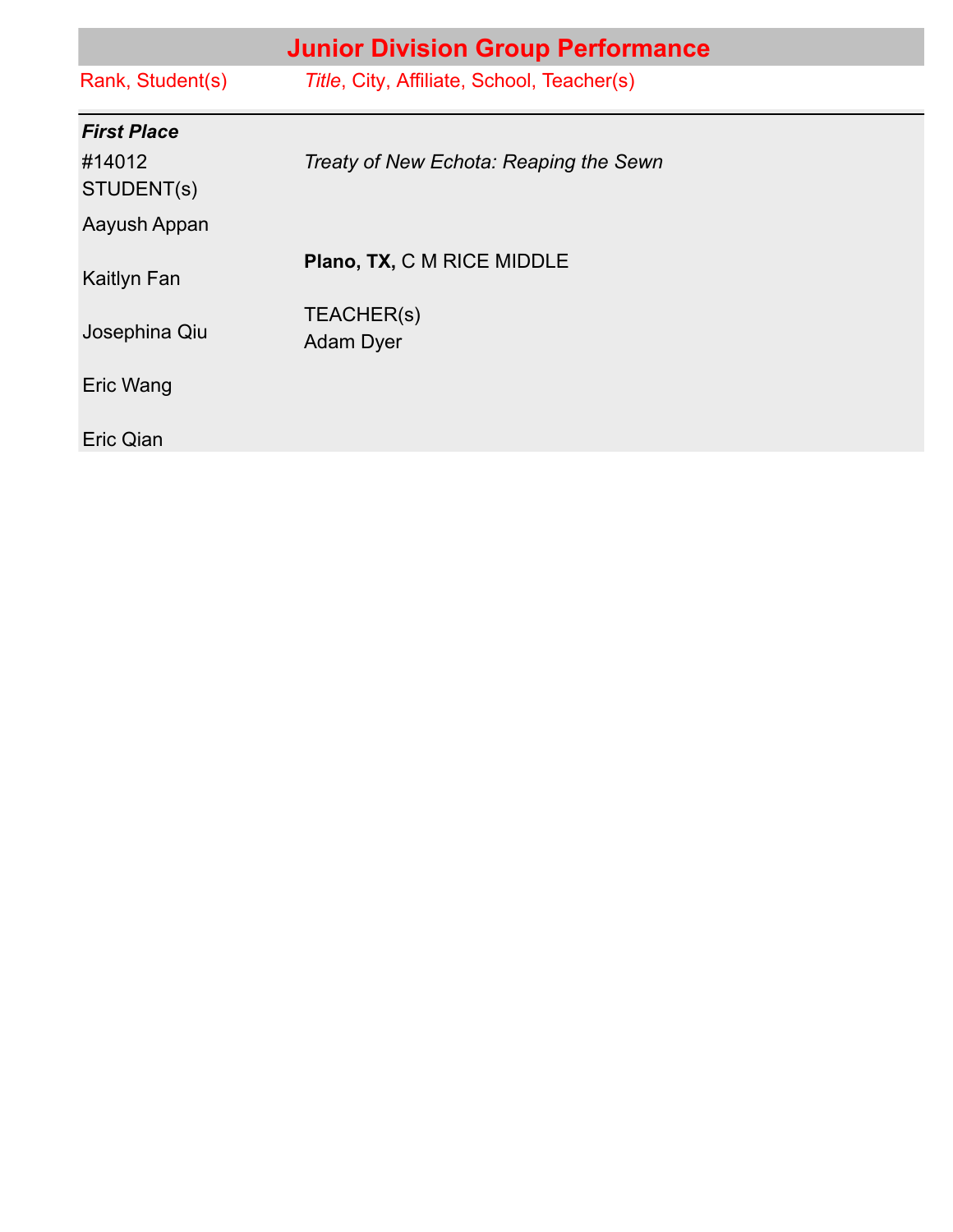|                                                                 | <b>Junior Division Individual Exhibit</b>                                                              |
|-----------------------------------------------------------------|--------------------------------------------------------------------------------------------------------|
| Rank, Student(s)                                                | Title, City, Affiliate, School, Teacher(s)                                                             |
| <b>Fourth Place</b><br>#15027<br>STUDENT(s)<br>Reena Dharia     | "Lifting As We Climb"                                                                                  |
|                                                                 | Sugar Land, TX, SARTARTIA MIDDLE                                                                       |
|                                                                 | TEACHER(s)<br><b>Becki Smith</b>                                                                       |
| <b>Third Place</b><br>#15001<br>STUDENT(s)<br>Kevin Majka       | How the Kitchen Debate Challenged the Cultural and<br><b>Political Beliefs Between Two Superpowers</b> |
|                                                                 | League City, TX, ODYSSEY ACADEMY - BAY AREA                                                            |
|                                                                 | TEACHER(s)<br><b>Jan Martinez</b>                                                                      |
| <b>Second Place</b><br>#15020<br>STUDENT(s)<br>Sophia Villatoro | A Desire Sparks Conflict                                                                               |
|                                                                 | Houston, TX, Lewis Middle School                                                                       |
|                                                                 | TEACHER(s)<br>LaShel Jackson                                                                           |
| <b>First Place</b><br>#15033<br>STUDENT(s)<br>Kevin Li          | A Broken Peace: The Treaty of Versailles                                                               |
|                                                                 | Sugar Land, TX, SARTARTIA MIDDLE                                                                       |
|                                                                 | TEACHER(s)<br><b>Ryan Cranston</b>                                                                     |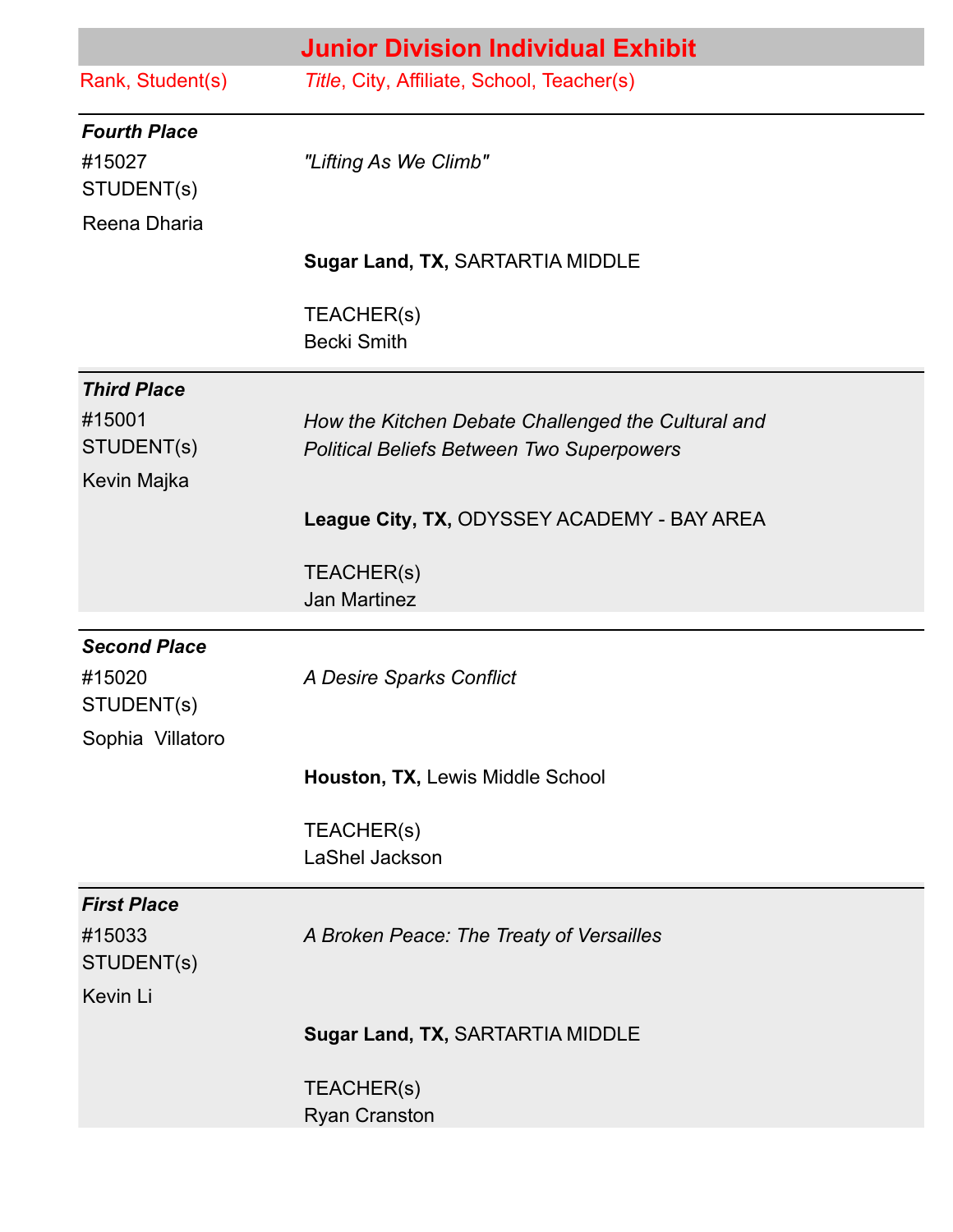|                                                                       | <b>Junior Division Group Exhibit</b>                                                                                                                                   |
|-----------------------------------------------------------------------|------------------------------------------------------------------------------------------------------------------------------------------------------------------------|
| Rank, Student(s)                                                      | Title, City, Affiliate, School, Teacher(s)                                                                                                                             |
| <b>Fourth Place</b><br>#16023<br>STUDENT(s)<br><b>Gabriel Garnett</b> | Brown v. Board of Education                                                                                                                                            |
| <b>Judah Sharp</b>                                                    | Fort Worth, TX, MCLEAN 6TH GRADE                                                                                                                                       |
|                                                                       | TEACHER(s)<br>Karen Gonzalez                                                                                                                                           |
| <b>Third Place</b><br>#16007<br>STUDENT(s)                            | The Rise and Fall of the 18th Amendment                                                                                                                                |
| Keya Shah<br>Kavya Shah                                               | Sugar Land, TX, SARTARTIA MIDDLE                                                                                                                                       |
| Hannah Wang                                                           | TEACHER(s)<br>Ryan Cranston, Peter Garcia                                                                                                                              |
| <b>Second Place</b><br>#16022<br>STUDENT(s)<br>Anisa Herrera          | Laundry-Folders, Diaper-Changers, Dinner-Makers: The<br>Women Who First Pushed for a Diplomatic End to the<br>Vietnam War<br>Dallas, TX, Sudie L. Williams TAG Academy |
| <b>Linus Watt</b><br>Victoria Hlavaty                                 | TEACHER(s)<br><b>Gabrielle Herrera</b>                                                                                                                                 |
| <b>First Place</b><br>#16020<br>STUDENT(s)                            | Brown v. Board of Education Separate is Not Equal                                                                                                                      |
| <b>Blake Radney</b><br>Macei Heard                                    | Baytown, TX, GENTRY J H<br>TEACHER(s)<br><b>Patricia Authement</b>                                                                                                     |
|                                                                       |                                                                                                                                                                        |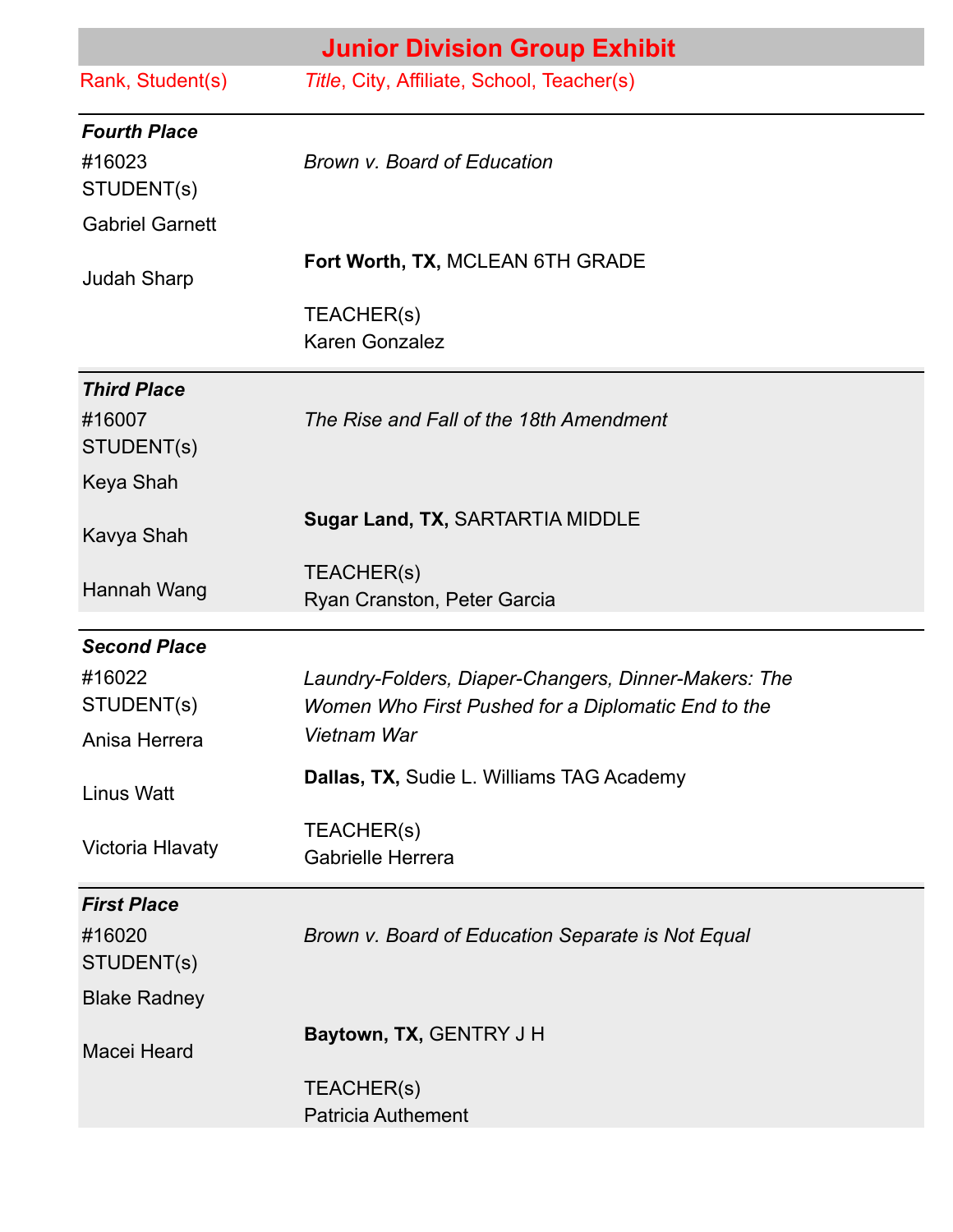|                                                                   | <b>Junior Division Individual Website</b>                                                  |
|-------------------------------------------------------------------|--------------------------------------------------------------------------------------------|
| Rank, Student(s)                                                  | Title, City, Affiliate, School, Teacher(s)                                                 |
| <b>Fourth Place</b><br>#17024<br>STUDENT(s)<br>Vidya Ganesh       | The Yalta Conference                                                                       |
|                                                                   | Sugar Land, TX, SARTARTIA MIDDLE                                                           |
|                                                                   | TEACHER(s)<br><b>Ryan Cranston</b>                                                         |
| <b>Third Place</b><br>#17017<br>STUDENT(s)<br>Mehul Pahuja        | A Force of Division that Still Stands                                                      |
|                                                                   | Frisco, TX, IUNIVERSITY PREP                                                               |
|                                                                   | TEACHER(s)<br><b>Chad Hannon</b>                                                           |
| <b>Second Place</b><br>#17009<br>STUDENT(s)<br><b>Jessie Hale</b> | The Seneca Falls Convention: The First Diplomatic<br><b>Women's Rights Gathering</b>       |
|                                                                   | St Hedwig TX, 78152, TX, EAST CENTRAL HERITAGE<br><b>MIDDLE</b>                            |
|                                                                   | TEACHER(s)<br>Faith Moore, Cari Garcie                                                     |
| <b>First Place</b><br>#17006<br>STUDENT(s)<br><b>Grant Gillum</b> | The 1959 Soviet-American Exhibitions: Cultural Diplomacy<br>Sparks a Debate in the Kitchen |
|                                                                   | Dripping Springs, TX, DRIPPING SPRINGS MIDDLE                                              |
|                                                                   | TEACHER(s)<br>Marybeth Hundl                                                               |